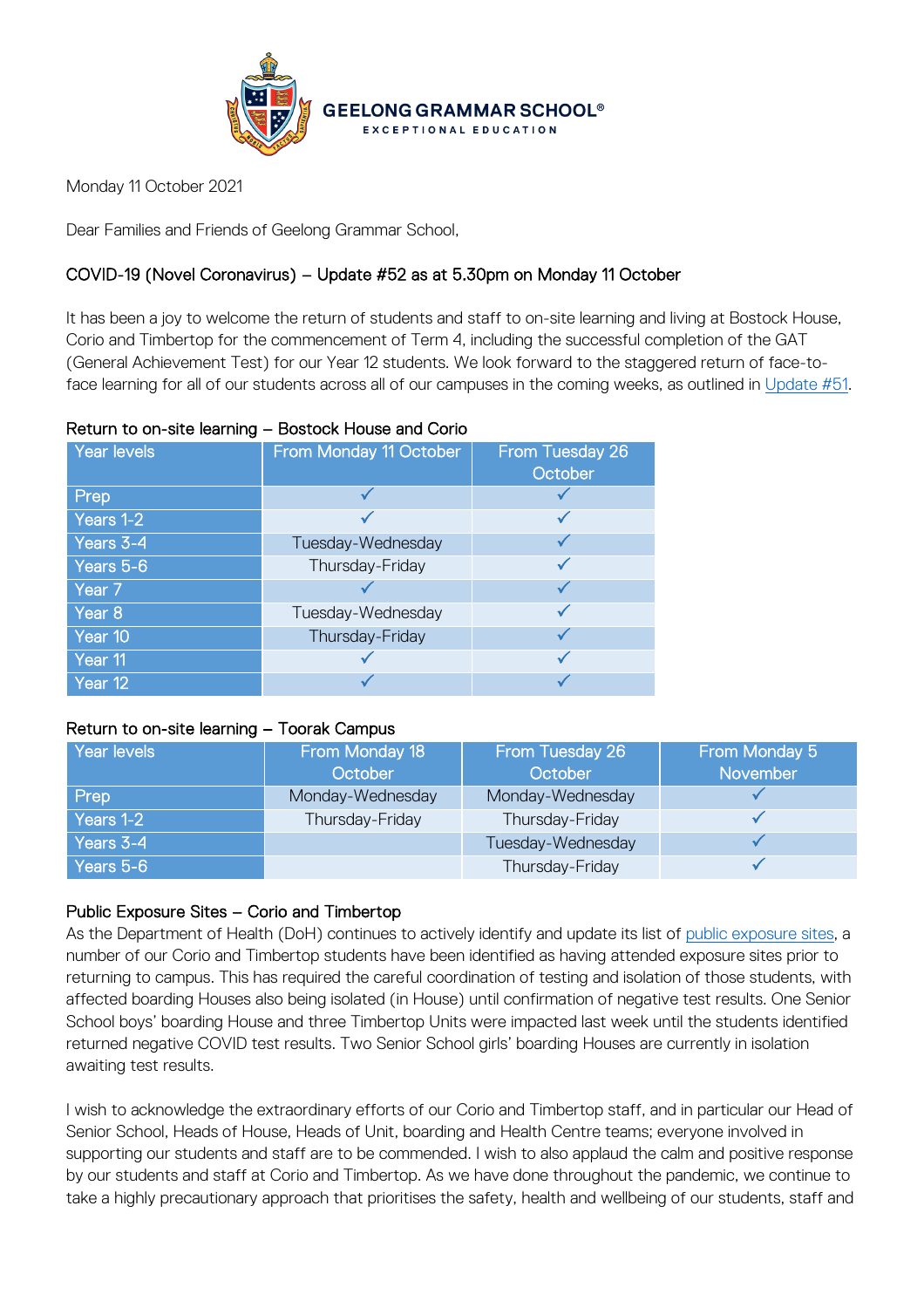their families. We have confidence in our COVIDSafe protocols and processes, which have served us extremely well to date.

## Three Vs to keep us COVIDSafe

As you are aware, we actively review our COVIDSafe protocols in consultation with our Senior Medical Officer, Professor Fergus Cameron. During the staggered return to face-to-face learning and ongoing operation during Term 4, we will prioritise the Three Vs –Vital COVIDSafe Steps, Vaccination and Ventilation:

- Vital COVIDSafe steps we are continuing to promote COVIDSafe protocol and practices, including exceptional hygiene, spatial distancing, completion of our [Daily Health Questionnaire,](https://forms.office.com/Pages/ResponsePage.aspx?id=ELu_KfmYBkWxD1P2rSx8Ev-kTHtY0BRDgodmf5vZO-ZUMlA3SjBJOTlGTENIQk5aVjlRMFdIMTZCQS4u&wdLOR=c6ADEBC50-953A-40B2-8789-919A85C6009F) appropriate temperature testing, and mandatory wearing of face masks, both indoors and outdoors (with the exception being in boarding house bubbles), for both secondary school and primary school-aged students – a precautionary step that was recently mandated by Victoria's Chief Health Officer (CHO) for all Year 3-6 students;
- Vaccination we are supporting the vaccination of our learning community through partnerships with RMIT Medical Hub and Mansfield Vaccination Hub; and
- Ventilation we are increasing fresh air flow into indoor spaces through opening windows, using door jams, and monitoring/adjusting air conditioning units, whilst also conducting room ventilation audits using the National Construction Code for naturally ventilated spaces and Australian Standard AS 1688 for mechanically ventilated spaces. For those rooms not meeting standard, we are investigating additional remedies, which may include the use of air purifiers.

### **Vaccinations**

We are very grateful for the ongoing support from the RMIT Medical Hub and Mansfield Vaccination Hub respectively to continue to progress on-site Pfizer vaccinations at Corio and Timbertop. Those Year 11 students who utilised the on-site vaccination hub at Corio in Term 3 received their second Pfizer vaccination dose last week, with Year 12 students scheduled to receive their second dose on Wednesday 13 October. We are now progressing planning for on-site Pfizer vaccinations for Years 7-10 students at Corio in early November.

As previously noted by our Head of Timbertop, Tom Hall, we are offering three separate vaccination clinics at Timbertop in Term 4 to capture all possible timings and dose logistics, with the first Pfizer vaccination clinic administered by Mansfield Vaccination Hub yesterday, Sunday 10 October. Timbertop families should refer to the recent [Term 4 Information](https://hive.ggs.vic.edu.au/news/2599) on Hive for more information.

# Rapid Antigen Testing (RAT)

Thank you to members of our community who have been in touch regarding Rapid Antigen Testing (RAT). We continue to monitor guidance from the Therapeutic Goods Administration (TGA) and advice from our Senior Medical Officer regarding the efficacy of introducing RAT in our 'high risk' residential environment. The advice has been consistent that until we have achieved high immunity within our learning community and the risk of COVID-related school closures diminish, the 'gold standard' PCR (Polymerase Chain Reaction) testing continues to be the most appropriate in our context. We anticipate that this will evolve rapidly, and it is likely that we will adopt RAT in the latter stages of Term 4 and/or at the start of the 2022 academic year.

## Interstate Travel

We note from last Thursday 7 October, a number of NSW local government areas were downgraded from Red Zone to Orange Zones and from Extreme Risk to Red Zone. Victorian residents or interstate residents in Orange Zones are only required to undertake a COVID-19 test within 72 hours of arriving in Victoria and to quarantine until they receive a negative result. Unfortunately, the Department of Education and Department of Health instructions continue to prohibit us from quarantining students on-site. We thank those families who have communicated early and transparently with us regarding their travel plans.